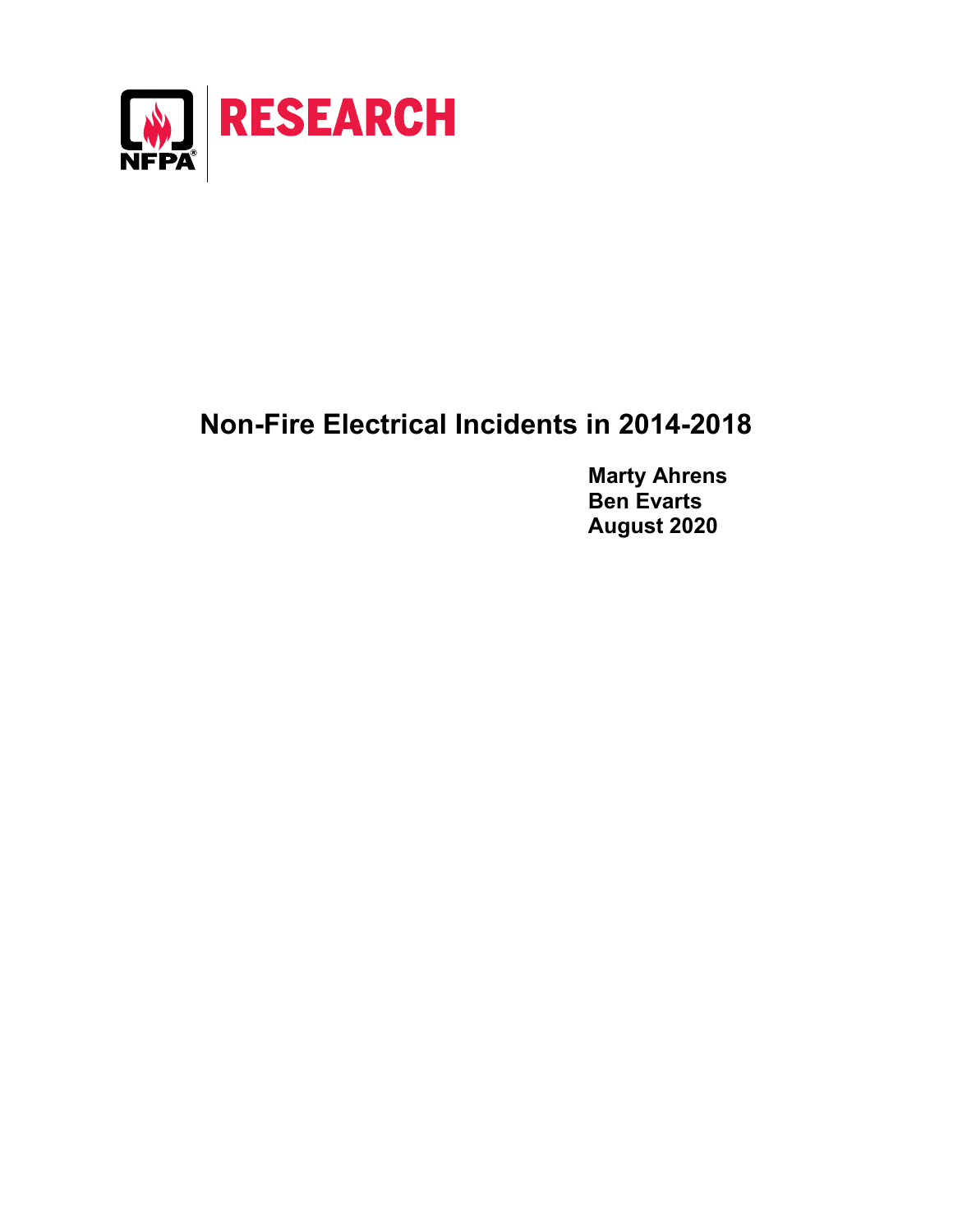## **Acknowledgements**

The National Fire Protection Association thanks all the fire departments and state fire authorities who participate in the National Fire Incident Reporting System (NFIRS) and the annual NFPA fire experience survey. These firefighters are the original sources of the detailed data that make this analysis possible. Their contributions allow us to estimate the size of the fire problem.

We are also grateful to the U.S. Fire Administration for its work in developing, coordinating, and maintaining NFIRS.

To learn more about research at NFPA visit *nfpa.org/research.* Contact research team at: [research@nfpa.org.](mailto:research@nfpa.org)

NFPA Index No. 3039

Copyright© 2020, National Fire Protection Association, Quincy, MA

This custom analysis is prepared by and copyright is held by the National Fire Protection

Association. Notwithstanding the custom nature of this analysis, the NFPA retains all rights to utilize all or any part of this analysis, including any information, text, charts, tables or diagrams developed or produced as part hereof in any manner whatsoever as it deems appropriate, including but not limited to the further commercial dissemination hereof by any means or media to any party. Purchaser is hereby licensed to reproduce this material for his or her own use and benefit, and to display this in his/her printed material, publications, articles or website. Except as specifically set out in the initial request, purchaser may not assign, transfer or grant any rights to use this material to any third parties without permission of NFPA.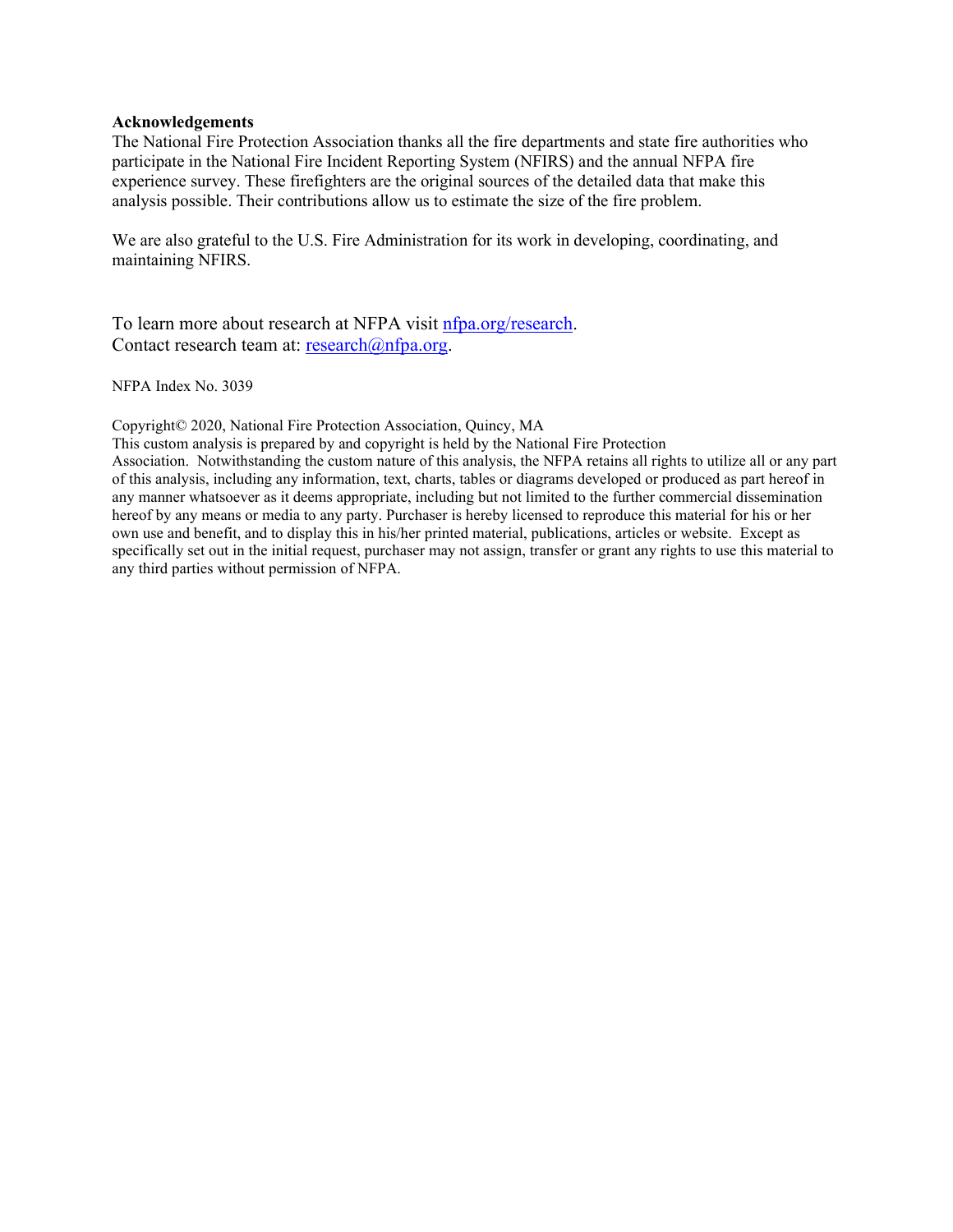During 2014-2018, local fire departments responded to an estimated average of 426,900 non-fire electrical incidents per year.

The 424,700 non-rescue electrical wiring or equipment problems and the 2,200 electrical rescue incidents accounted for 1.2 percent of the average of 34.4 million fire department incidents reported annually.

Forty-four percent of the non-fire electrical incidents were downed power lines, 1 percent were electrical rescues, and the remaining 55 percent involved some type of electrical failure.





Most types of non-fire electrical incidents were more common on outside or residential properties. Two of every five (39 percent) occurred on road or parking properties; 30 percent occurred at one- or two-family homes.

- Roughly three out of five (59 percent) incidents with downed power lines occurred on road, street, highway or parking properties while 22 percent occurred at one- or two-family homes.
- Residential properties, particularly one- or two-family homes, were the leading property types in most of the remaining types of non-fire electrical incidents.